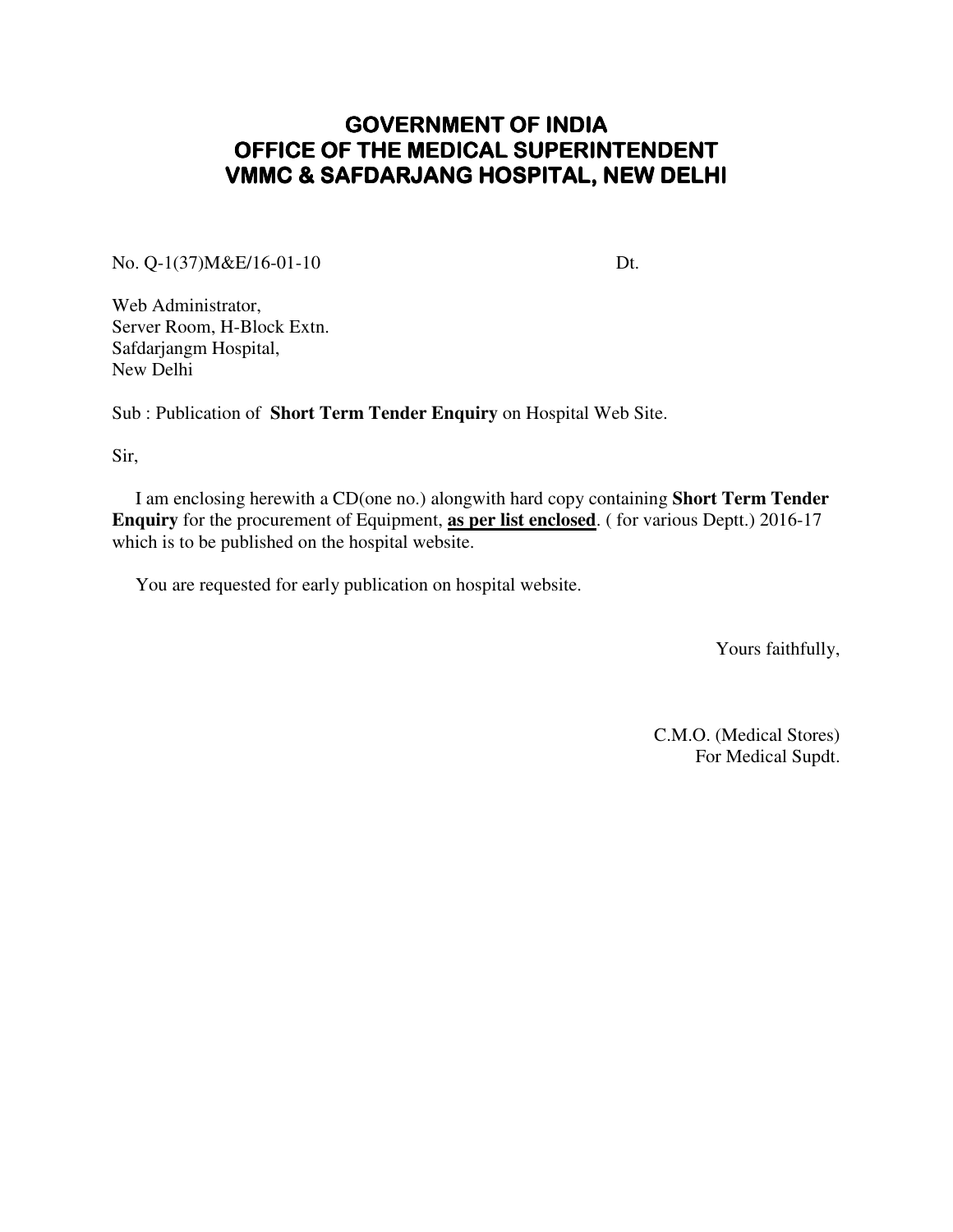#### **SECTION I NOTICE INVITING TENDERS (NIT) ( TENDER ENQUIRY)**

To,

**Dated:**  $\overline{\phantom{a}}$  **Dated:**  $\overline{\phantom{a}}$  **Dated:**  $\overline{\phantom{a}}$ 

### **FROM: Government of India Office of the Medical Superintendent, VMMC &Safdarjang Hospital New Delhi-110029**

#### **FAX/PHONE No. : 91-11-26175969**

## **Tender Enquiry No.** Q-1(37)M&E/16-01-10

(1) Office of the Medical Superintendent, VMMC &Safdarjang Hospital, Govt. of India, for and on behalf of the President of India invites sealed tenders, from eligible and qualified bidders for supply of following Goods:

| <b>Schedule No.</b> | <b>Brief Description of Goods</b>       | $Qty$ .<br><b>Set</b> | Amount of<br><b>Bid</b><br><b>Security</b><br>(in Rs.) | <b>Bid</b><br>Opening<br>Date | <b>Bid</b><br>Opening<br>Time (Hrs) | Single/Two<br><b>Tender</b><br><b>System</b> |
|---------------------|-----------------------------------------|-----------------------|--------------------------------------------------------|-------------------------------|-------------------------------------|----------------------------------------------|
| $Q-1(37)M\&E/16-01$ | <b>Control Rate Freezing Cabinet</b>    | 03                    | 30000.00                                               | 16.02.2017                    | $11.00 a$ m                         | Double Bid                                   |
| $Q-1(37)M\&E/16-02$ | <b>Anesthesia Workstation</b>           | 01                    | 70000.00                                               | 160.2.2017                    | $11.00 \text{ am}$                  | Double Bid                                   |
| $O-1(37)M\&E/16-03$ | Batter operated Saw & Drill system      | 02                    | 29000.00                                               | 16.02.2017                    | $11.00 \text{ am}$                  | Double Bid                                   |
| Q-1(37)M&E/16-04    | <b>Electric Operated Dril &amp; Saw</b> | 02                    | 28000.00                                               | 16.02.2017                    | $11.00 \text{ am}$                  | Double Bid                                   |
| $O-1(37)M\&E/16-05$ | <b>Surgical Instruments</b>             | 01                    | 50000.00                                               | 16.02.2017                    | $11.00 \text{ am}$                  | Double Bid                                   |
| $Q-1(37)M\&E/16-06$ | <b>Photo Slit Lamp</b>                  | 01                    | 40000.00                                               | 16.02.2017                    | $11.00 \text{ am}$                  | Double Bid                                   |
| $Q-1(37)M\&E/16-07$ | <b>Specular Microscope</b>              | 01                    | 40000.00                                               | 16.02.2017                    | $11.00 \text{ am}$                  | Double Bid                                   |
| $O-1(37)M\&E/16-08$ | <b>Autoclave</b> (Vertical)             | 22                    | 44000.00                                               | 16.02.2017                    | $11.00 \text{ am}$                  | Double Bid                                   |
| Q-1(37) M& E/16-09  | Mortuary Freezer(- $10^0$ to $20^0$ C)  | 01                    | 32000.00                                               | 16.02.2017                    | 11.00 $\text{am}$                   | Double Bid                                   |
| Q-1(37) M& E/16-10  | <b>Ultrasonic Cleaner</b>               | 01                    | 12000.00                                               | 16.02.2017                    | 11.00 $\text{am}$                   | Single Bid                                   |

(2) **Closing date & Time for Receipt of Bids:** To be dropped in Tender Box before bid

 opening date and time **Bids opening Date and Time:** As mentioned above

#### **Tender documents may be downloaded from the CPP Portal. www.eprocure.gov.in**

 Bidding Documents are available at this office from 10.00 hrs to 13.30 hrs on all working days except Saturday (10.00 Hrs to 12.00 Hrs), till a day prior to the closing date of receipt of Bid indicated above.

- (3) The Pre-Bid meeting, NA
- (4) It is the responsibility of the Bidders to ensure that their Bids, whether sent by post or by courier or by person, are dropped in the Tender Box of the Hospital kept at Ground Floor, Office of the Medical Superintendent Block, New OPD Building, Safdarjang Hospital, New Delhi by the closing date and time stipulated above in the Para 2 for receipt of Bid, failing which the bid would be considered late and rejected.
- (5) The Invitation for Bid documents is not transferable.
- (6) In the event of any of the above mentioned dates being declared as a holiday / closed day for the purchase organisation, the tenders will be sold/received/opened on the next working day at the appointed time.

CMO Medical Store (M&E) For Medical Superintendent, VMMC &Safdarjang Hospital